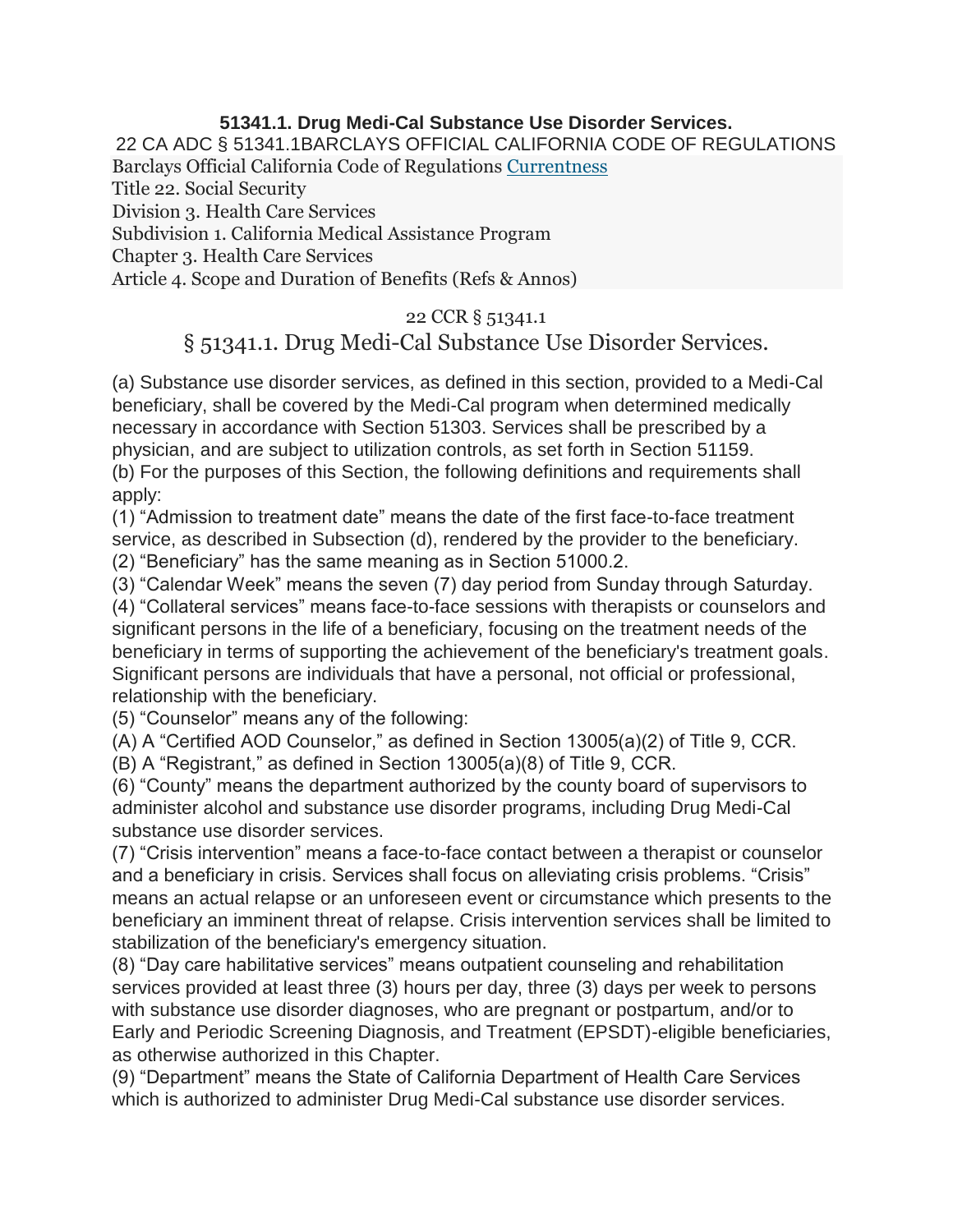Whenever the Department contracts for Drug Medi-Cal substance use disorder services directly with a provider, the Department shall also assume the role and responsibilities assigned to the county under this section.

(10) "Face-to-face" means occurring in person, at a certified facility. Telephone contacts, home visits, and hospital visits shall not be considered face-to-face. (11) "Group counseling" means face-to-face contacts in which one or more therapists or counselors treat two or more clients at the same time, focusing on the needs of the individuals served. Group counseling shall be conducted in a confidential setting, so that individuals not participating in the group cannot hear the comments of the group participants, therapist or counselor. A beneficiary that is 17 years of age or younger shall not participate in group counseling with any participants who are 18 years of age or older. However, a beneficiary who is 17 years of age or younger may participate in group counseling with participants who are 18 years of age or older when the counseling is at a provider's certified school site.

(A) For outpatient drug free treatment services and narcotic treatment programs, group counseling shall be conducted with no less than four and no more than ten clients at the same time, only one of whom needs to be a Medi-Cal beneficiary.

(B) For day care habilitative services, group counseling shall be conducted with no less than two and no more than twelve clients at the same time, only one of whom needs to be a Medi-Cal beneficiary.

(12) "Individual counseling" means face-to-face contacts between a beneficiary and a therapist or counselor. Individual counseling shall be conducted in a confidential setting, so that individuals not participating in the counseling session cannot hear the comments of the beneficiary, therapist or counselor.

(13) "Intake" means the process of admitting a beneficiary into a substance use disorder treatment program. Intake includes the evaluation or analysis of the cause or nature of mental, emotional, psychological, behavioral, and substance use disorders; the diagnosis of substance use disorders utilizing the Diagnostic and Statistical Manual of Mental Disorders Third Edition-Revised or Fourth Edition, published by the American Psychiatric Association; and the assessment of treatment needs to provide medically necessary treatment services by a physician. Intake may include a physical examination and laboratory testing (e.g., body specimen screening) necessary for substance use disorder treatment and evaluation conducted by staff lawfully authorized to provide such services and/or order laboratory testing within the scope of their practice or licensure. (14) "Medical psychotherapy" means a type of counseling service that has the same meaning as defined in Section 10345 of Title 9, CCR.

(15) "Medication Services" means the prescription or administration of medication related to substance use disorder treatment services, or the assessment of the side effects or results of that medication conducted by staff lawfully authorized to provide such services and/or order laboratory testing within the scope of their practice or licensure.

(16) "Naltrexone treatment services" means an outpatient treatment service directed at serving detoxified opiate addicts who have substance use disorder diagnosis by using the drug Naltrexone, which blocks the euphoric effects of opiates and helps prevent relapse to opiate addiction.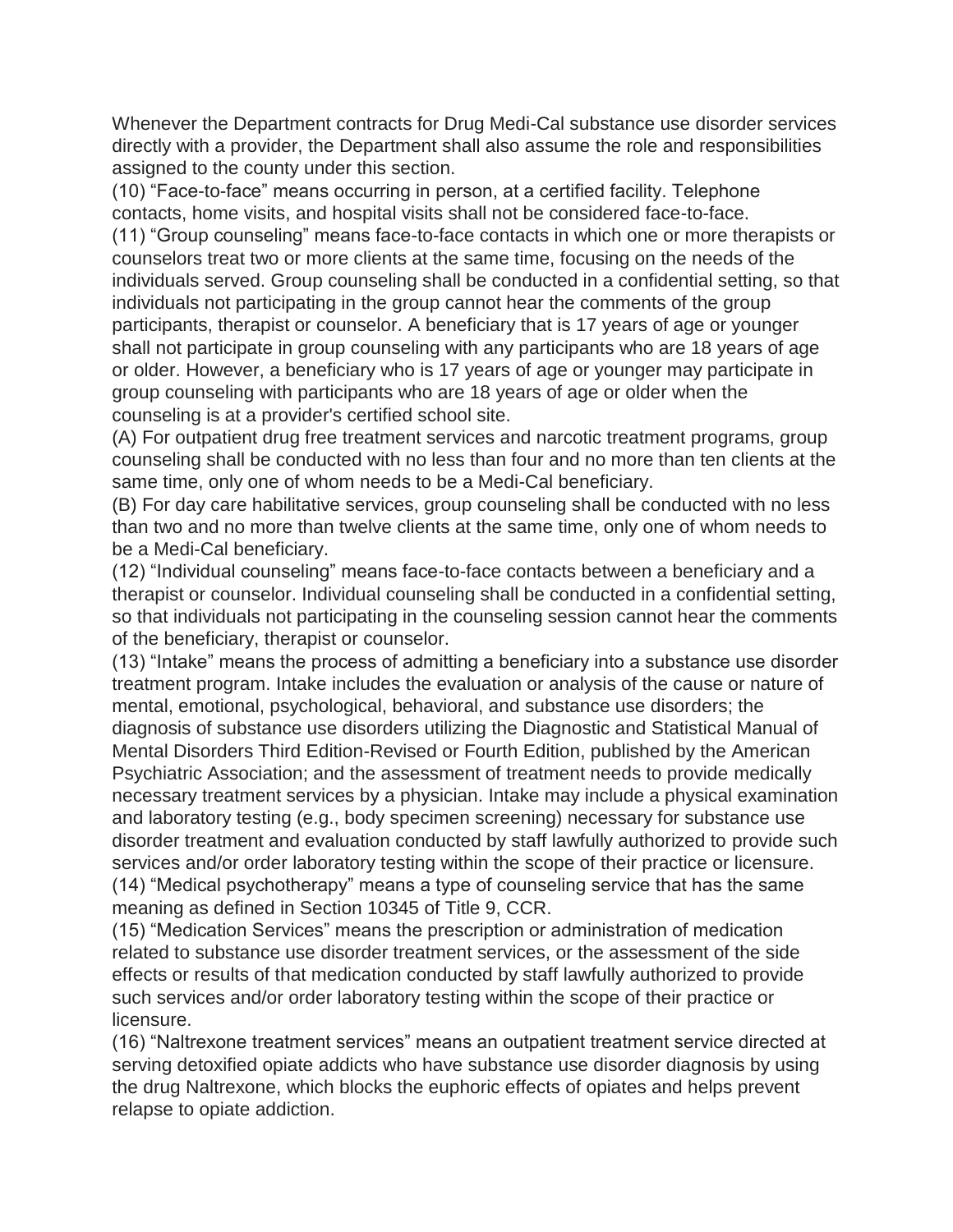(17) "Narcotic treatment program" means an outpatient service using methadone and/or levoalphacetylmethadol (LAAM), directed at stabilization and rehabilitation of persons who are opiate addicted and have a substance use disorder diagnoses. For the purposes of this section, "narcotic treatment program" does not include detoxification treatment.

(18) "Outpatient drug free treatment services" means an outpatient service directed at stabilizing and rehabilitating persons with substance use disorder diagnoses.

(19) "Perinatal certified substance use disorder program" means a Medi-Cal certified program which provides substance use disorder services, as specified in Subsection (c)(4), to pregnant and postpartum women with substance use disorder diagnoses.

(20) "Perinatal residential substance use disorder services program" means a noninstitutional, non-medical, residential program which provides rehabilitation services to pregnant and postpartum women with substance use disorder diagnoses. Each beneficiary shall live on the premises and shall be supported in her efforts to restore, maintain, and apply interpersonal and independent living skills and access community support systems. Programs shall provide a range of activities and services for pregnant and postpartum women. Supervision and treatment services shall be available day and night, seven days a week.

(21) "Physician" means a person licensed as a physician by the Medical Board of California or the Osteopathic Medical Board of California.

(22) "Postpartum" means within the eligibility period specified in Section 50260. (23) "Postservice postpayment utilization review" has the same meaning as Section 51159(c).

(24) "Provider" means the entity certified pursuant to Section 51200 to provide Drug Medi-Cal substance use disorder services to eligible beneficiaries at its certified location(s).

(25) "Relapse" means a single instance of a beneficiary's substance use or a beneficiary's return to a pattern of substance use.

(26) "Relapse trigger" means an event, circumstance, place or person that puts a beneficiary at risk of relapse.

(27) "Substance use disorder diagnoses" are those set forth in the Diagnostic and Statistical Manual of Mental Disorders Third Edition-Revised or Fourth Edition, published by the American Psychiatric Association.

(28) "Substance Use Disorder Medical Director" has the same meaning as in Section 51000.24.4.

(A) For outpatient drug free, day care habilitative, perinatal residential and naltrexone treatment services programs the following shall apply:

(i) The substance use disorder medical director's responsibilities shall at a minimum include all of the following:

(a) Ensure that medical care provided by physicians, registered nurse practitioners, and physician assistants meets the applicable standard of care.

(b) Ensure that physicians do not delegate their duties to nonphysician personnel.

(c) Develop and implement medical policies and standards for the provider.

(d) Ensure that physicians, registered nurse practitioners, and physician assistants follow the provider's medical policies and standards.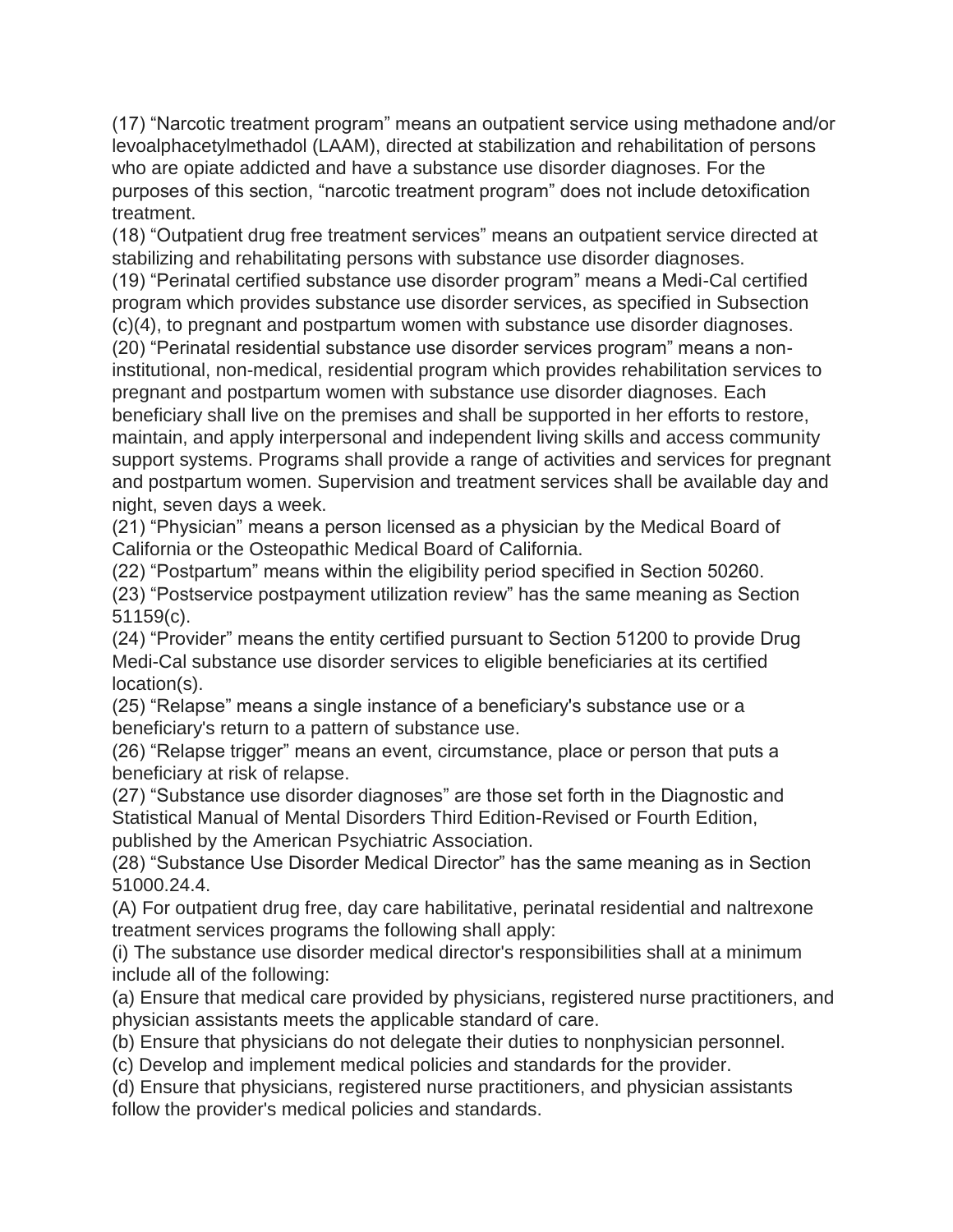(e) Ensure that the medical decisions made by physicians are not influenced by fiscal considerations.

(f) Ensure that provider's physicians are adequately trained to perform diagnosis of substance use disorders for beneficiaries, determine the medical necessity of treatment for beneficiaries and perform other physician duties, as outlined in this section.

(ii) The substance use disorder medical director may delegate his/her responsibilities to a physician consistent with the provider's medical policies and standards; however the substance use disorder medical director shall remain responsible for ensuring all delegated duties are properly performed.

(iii) A substance use disorder medical director shall receive a minimum of five (5) hours of continuing medical education in addiction medicine each year.

(B) For narcotic treatment programs, a substance use disorder medical director shall meet the requirements specified in Section 10110 of Title 9, CCR.

(29) "Support plan" means a list of individuals and/or organizations that can provide support and assistance to a beneficiary to maintain sobriety.

(30) "Therapist" means any of the following:

(A) A psychologist licensed by the California Board of Psychology.

(B) A clinical social worker or marriage and family therapist licensed by the California Board of Behavioral Sciences.

(C) An intern registered with the California Board of Psychology or the California Board of Behavioral Sciences.

(D) A physician.

(31) "Unit of service" means:

(A) For outpatient drug free, day care habilitative, perinatal residential, and Naltrexone treatment services, a face-to-face contact on a calendar day.

(B) For narcotic treatment program services, a calendar month of treatment services provided pursuant to this section and Chapter 4 commencing with Section 10000 of Title 9, CCR.

(c) Drug Medi-Cal substance use disorder services for pregnant and postpartum women:

(1) Any of the substance use disorder services listed in Subsection (d) shall be reimbursed at enhanced perinatal rates pursuant to Section 51516.1(a)(3) only when delivered by providers who have been certified pursuant to Section 51200 to provide perinatal Medi-Cal services to pregnant and postpartum women.

(2) Only pregnant and postpartum women are eligible to receive residential substance use disorder services.

(3) Perinatal services shall address treatment and recovery issues specific to pregnant and postpartum women, such as relationships, sexual and physical abuse, and development of parenting skills.

(4) Perinatal services shall include:

(A) Mother/child habilitative and rehabilitative services (i.e., development of parenting skills, training in child development, which may include the provision of cooperative child care pursuant to Health and Safety Code Section 1596.792);

(B) Service access (i.e., provision of or arrangement for transportation to and from medically necessary treatment);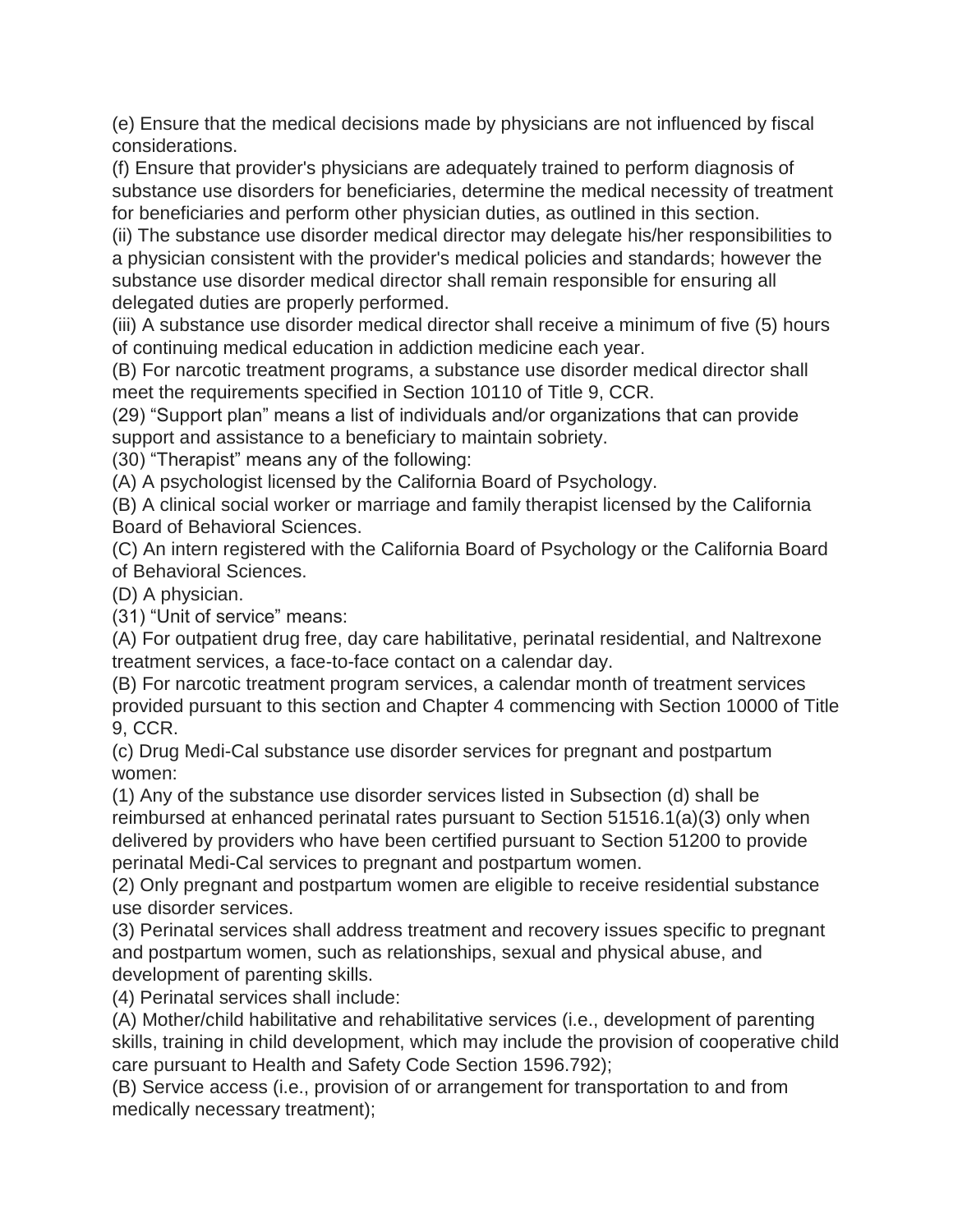(C) Education to reduce harmful effects of alcohol and drugs on the mother and fetus or the mother and infant; and

(D) Coordination of ancillary services (i.e., assistance in accessing and completing dental services, social services, community services, educational/vocational training and other services which are medically necessary to prevent risk to fetus or infant). (d) Drug Medi-Cal substance use disorder services shall include all of the following:

(1) Narcotic treatment program services, utilizing methadone and/or

levoalphacetylmethadol (LAAM) as narcotic replacement drugs, including intake, treatment planning, medical direction, body specimen screening, physician and nursing services related to substance use, medical psychotherapy, individual and/or group counseling, admission physical examinations and laboratory tests, medication services, and the provision of methadone and/or LAAM, as prescribed by a physician to alleviate the symptoms of withdrawal from opiates, rendered in accordance with the

requirements set forth in Chapter 4 commencing with Section 10000 of Title 9, CCR. (2) Outpatient drug free treatment services including admission physical examinations, intake, medical direction, medication services, body specimen screens, treatment and discharge planning, crisis intervention, collateral services, group counseling, and individual counseling, provided by staff that are lawfully authorized to provide, prescribe and/or order these services within the scope of their practice or licensure, subject to all of the following:

(A) Group counseling sessions shall focus on short-term personal, family, job/school, and other problems and their relationship to substance use or a return to substance use. Services shall be provided by appointment. Each beneficiary shall receive at least two group counseling sessions per month.

(B) Individual counseling shall be limited to intake, crisis intervention, collateral services, and treatment and discharge planning.

(3) Day care habilitative services including intake, admission physical examinations, medical direction, treatment planning, individual and group counseling, body specimen screens, medication services, collateral services, and crisis intervention, provided by staff that are lawfully authorized to provide, prescribe and/or order these services within the scope of their practice or licensure. Day care habilitative services shall be provided only to pregnant and postpartum women and/or to EPSDT-eligible beneficiaries as otherwise authorized in this Chapter. The service shall consist of regularly assigned, structured, and supervised treatment.

(4) Perinatal residential substance use disorder services including intake, admission physical examinations and laboratory tests, medical direction, treatment planning, individual and group counseling services, parenting education, body specimen screens, medication services, collateral services, and crisis intervention services, provided by staff that are lawfully authorized to provide and/or order these services within the scope of their practice or licensure.

(A) Perinatal residential substance use disorder services shall be provided in a residential facility licensed by the Department pursuant to Chapter 5 (commencing with Section 10500), Division 4, Title 9, CCR.

(B) Perinatal residential substance use disorder services shall be reimbursed through the Medi-Cal program only when provided in a facility with a treatment capacity of 16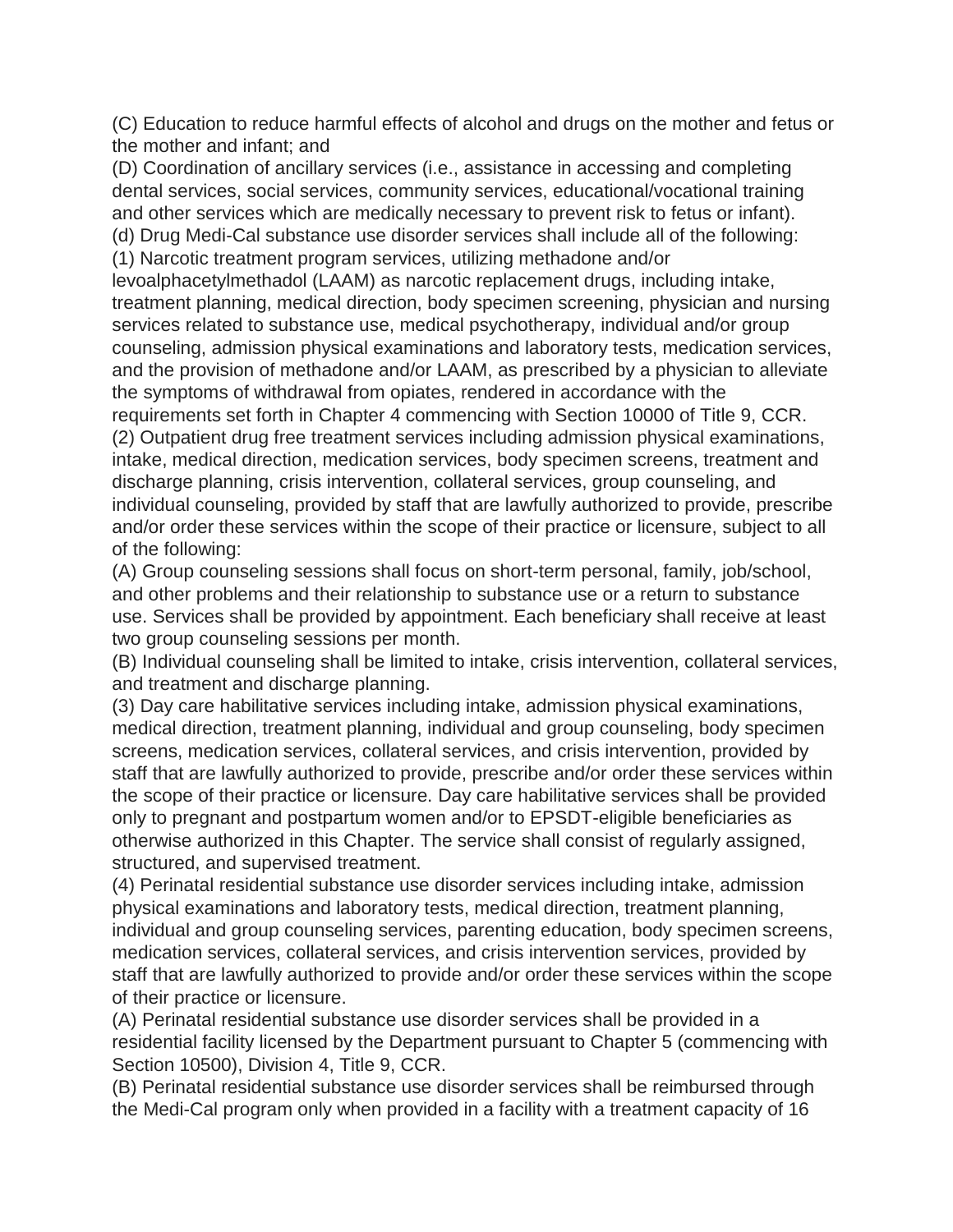beds or less, not including beds occupied by children of residents [In accordance with 42 CFR Section 435.1009, Medicaid reimbursement is not allowed for individuals in facilities with a treatment capacity of more than 16 beds].

(C) Room and board shall not be reimbursable through the Medi-Cal program.

(5) Naltrexone treatment services including intake, admission physical examinations, treatment planning, provision of medication services, medical direction, physician and nursing services related to substance use, body specimen screens, individual and group counseling, collateral services, and crisis intervention services, provided by staff that are lawfully authorized to provide, prescribe and/or order these services within the scope of their practice or licensure. Naltrexone treatment services shall only be provided to a beneficiary who meets all of the following conditions:

(A) Has a confirmed, documented history of opiate addiction.

(B) Is at least (18) years of age.

(C) Is opiate free.

(D) Is not pregnant.

(e) The Department shall do all of the following:

(1) Provide administrative and fiscal oversight, monitoring, and auditing for the provision of statewide Drug Medi-Cal substance use disorder services.

(2) Ensure that utilization review is maintained through on-site postservice postpayment utilization review.

(3) Demand recovery of payment in accordance with the provisions of Subsection (m).

(f) The county shall do all of the following:

(1) Implement and maintain a system of fiscal disbursement and controls over the Drug Medi-Cal substance use disorder services rendered by providers delivering services within its jurisdiction pursuant to an executed provider agreement.

(2) Monitor to ensure that billing for reimbursement is within the rates established for services.

(3) Process claims for reimbursement.

(g) In addition to the requirements of Section 51476 and the regulations set forth in this chapter, the provider shall:

(1) Establish, maintain, and update as necessary, an individual patient record for each beneficiary admitted to treatment and receiving services. Each beneficiary's individual patient record shall include documentation of personal information as specified in Paragraph (A) and beneficiary treatment episode information as specified in Paragraph (B) below.

(A) Documentation of personal information shall include all of the following:

(i) Information specifying the beneficiary's identifier (i.e., name, number).

(ii) Date of beneficiary's birth, the beneficiary's sex, race and/or ethnic background, beneficiary's address and telephone number, beneficiary's next of kin or emergency contact.

(iii) For pregnant and postpartum women, medical documentation that substantiates the beneficiary's pregnancy and the last day of pregnancy.

(B) Documentation of treatment episode information shall include documentation of all activities, services, sessions, and assessments, as specified in Subsections (b), (c), (d) and (h), including but not limited to all of the following: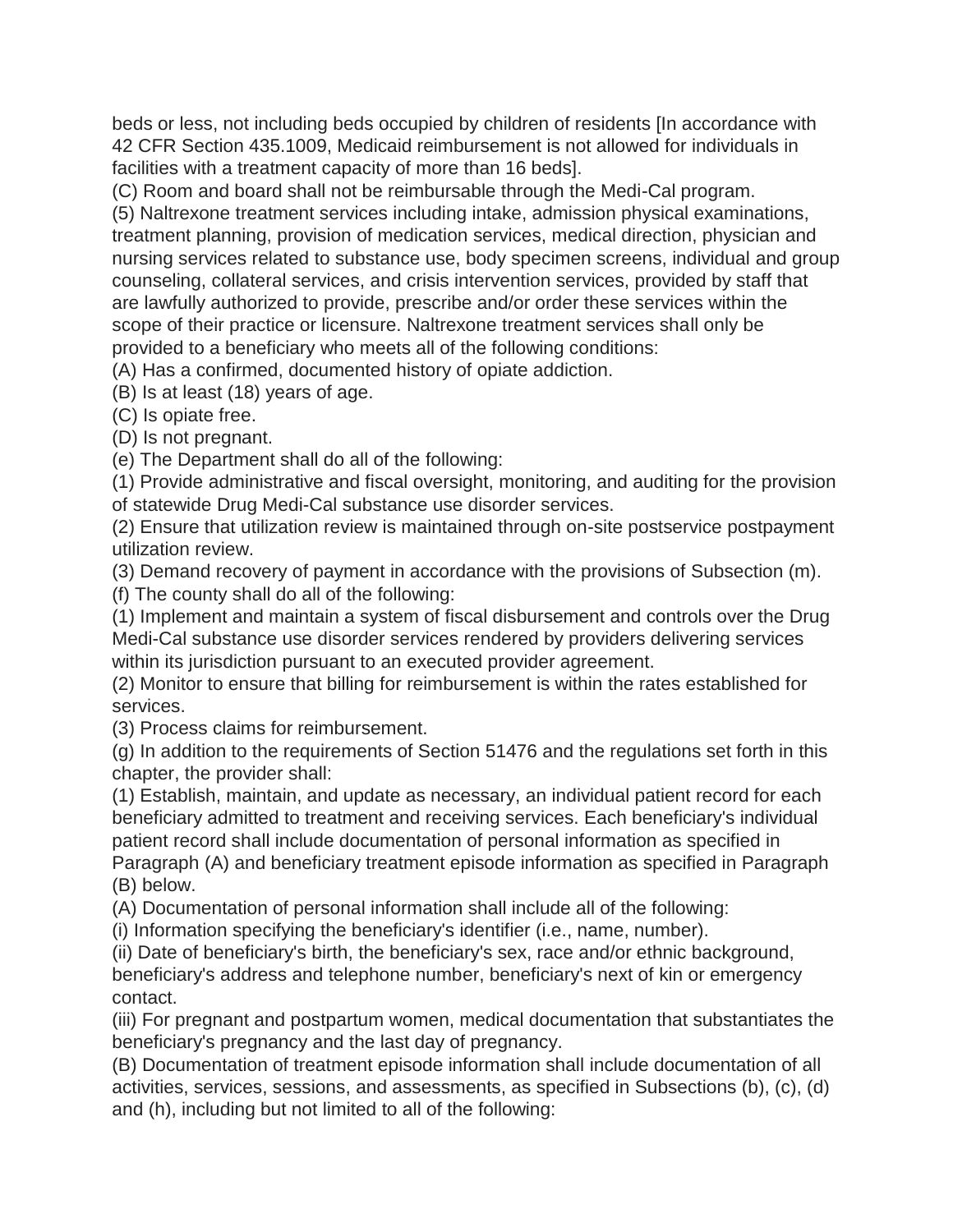(i) Intake and admission data, including, if applicable, a physical examination.

(ii) Treatment plans.

(iii) Compliance with Subsection (h)(4).

(iv) Progress notes.

(v) Continuing services justifications.

(vi) Laboratory test orders and results.

(vii) Referrals.

(viii) Counseling notes.

(ix) Discharge plan.

(x) Discharge summary.

(xi) Compliance with the multiple billing requirements specified in Section 51490.1(b).

(xii) Any other information relating to the treatment services rendered to the beneficiary. (xiii) Evidence of compliance with requirements for the specific treatment service as described in Subsection (d).

(2) Establish and maintain a sign-in sheet for every group counseling session, which shall include all of the following:

(A) The typed or legibly printed name and signature of the therapist(s) and/or counselor(s) conducting the counseling session. By signing the sign-in sheet the therapist(s) and/or counselor(s) certify that the sign-in sheet is accurate and complete.

(B) The date of the counseling session.

(C) The topic of the counseling session.

(D) The start and end time of the counseling session.

(E) A typed or legibly printed list of the participants' names and the signature of each participant that attended the counseling session. The participants shall sign the sign-in sheet at the start of or during the counseling session.

(3) Provide services.

(4) Submit claims for reimbursement and maintain documentation specified in Section 51008.5 supporting good cause claims where the good cause results from providerrelated delays.

(h) For a provider to receive reimbursement for Drug Medi-Cal substance use disorder services, those services shall be provided by or under the direction of a physician and all of the following requirements shall apply:

(1) Admission criteria and procedures.

(A) For outpatient drug free, Naltrexone treatment, day care habilitative, and perinatal residential treatment services each of the following requirements shall be met:

(i) The provider shall develop and document procedures for the admission of beneficiaries to treatment; and

(ii) The provider shall complete a personal, medical, and substance use history for each beneficiary upon admission to treatment.

(iii) The physician shall review each beneficiary's personal, medical and substance use history within thirty (30) calendar days of the beneficiary's admission to treatment date.

(iv) Physical examination requirements

(a) If a beneficiary had a physical examination within the twelve (12) month period prior to the beneficiary's admission to treatment date, the physician shall review

documentation of the beneficiary's most recent physical examination within thirty (30)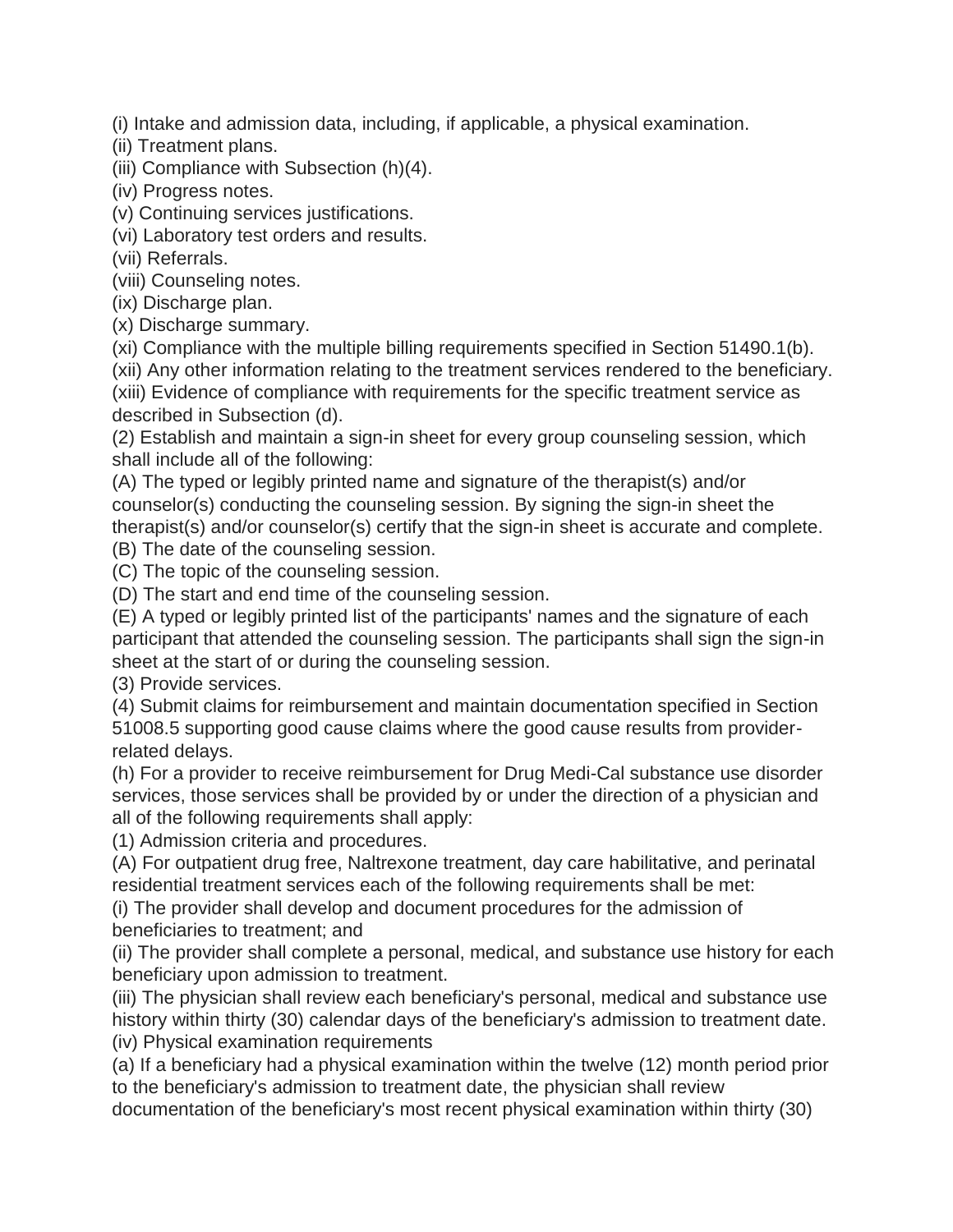calendar days of the beneficiary's admission to treatment date. If a provider is unable to obtain documentation of a beneficiary's most recent physical examination, the provider shall describe the efforts made to obtain this documentation in the beneficiary's individual patient record.

(b) As an alternative to complying with Paragraph (a) or in addition to complying with Paragraph (a) above, the physician, a registered nurse practitioner or a physician's assistant, may perform a physical examination of the beneficiary within thirty (30) calendar days of the beneficiary's admission to treatment date.

(c) If the physician has not reviewed the documentation of the beneficiary's physical examination as provided for in Paragraph (a) or the provider does not perform a physical examination of the beneficiary as provided for in Paragraph (b), then the provider shall include in the beneficiary's initial and updated treatment plans the goal of obtaining a physical examination, until this goal has been met.

(v) Diagnosis Requirements

(a) The physician shall evaluate each beneficiary to diagnose whether the beneficiary has a substance use disorder, within thirty (30) calendar days of the beneficiary's admission to treatment date. The diagnosis shall be based on the applicable diagnostic code from the Diagnostic and Statistical Manual of Mental Disorders Third Edition-Revised or Fourth Edition, published by the American Psychiatric Association. The physician shall document the basis for the diagnosis in the beneficiary's individual patient record.

(b) As an alternative to complying with Paragraph (a) above, the therapist, physician assistant, or nurse practitioner, acting within the scope of their respective practice, shall evaluate each beneficiary to diagnose whether the beneficiary has a substance use disorder, within thirty (30) calendar days of the beneficiary's admission to treatment date. The diagnosis shall be based on the applicable diagnostic code from the Diagnostic and Statistical Manual of Mental Disorders Third Edition - Revised or Fourth Edition, published by the American Psychiatric Association. The individual who performs the diagnosis shall document the basis for the diagnosis in the beneficiary's individual patient record. The physician shall document approval of each beneficiary's diagnosis that is performed by a therapist, physician assistant or nurse practitioner by signing and dating the beneficiary's treatment plan.

(vi) The physician shall determine whether substance use disorder services are medically necessary, consistent with Section 51303 within thirty (30) calendar days of each beneficiary's admission to treatment date.

(B) In addition to the requirements of Subsection (h)(1)(A), for Naltrexone treatment services, for each beneficiary, all of the following shall apply:

(i) The provider shall confirm that the beneficiary meets all of the following conditions:

(a) Has a documented history of opiate addiction.

(b) Is at least eighteen (18) years of age.

(c) Has been opiate free for a period of time to be determined by a physician based on the physician's clinical judgment. The provider shall administer a body specimen test to confirm the opiate free status of the beneficiary.

(d) Is not pregnant and is discharged from the treatment if she becomes pregnant.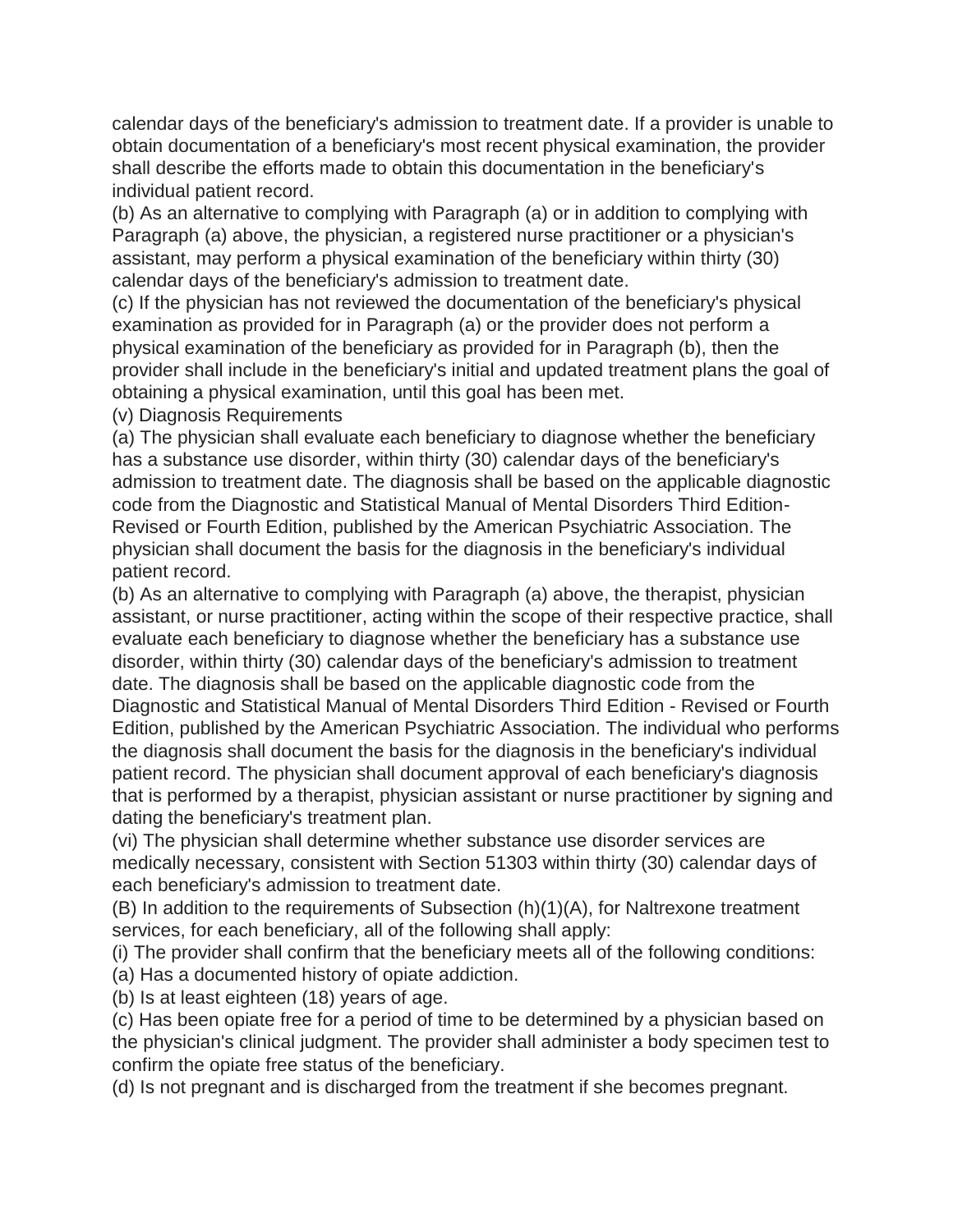(ii) The physician shall certify the beneficiary's fitness for treatment based upon the beneficiary's physical examination, medical history, and laboratory results; and (iii) The physician shall advise the beneficiary of the overdose risk should the beneficiary return to opiate use while taking Naltrexone and the ineffectiveness of opiate

pain relievers while on Naltrexone.

(C) For narcotic treatment programs, the provider shall adhere to the admission criteria specified in Section 10270, Title 9, CCR.

(2) Treatment plan for each beneficiary.

(A) For each beneficiary admitted to outpatient drug free, day care habilitative, perinatal residential, and Naltrexone treatment services the provider shall prepare an individualized written initial treatment plan, based upon the information obtained in the intake and assessment process. The provider shall attempt to engage the beneficiary to meaningfully participate in the preparation of the initial treatment plan and updated treatment plans.

(i) The initial treatment plan and updated treatment plans shall include all of the following:

(a) A statement of problems to be addressed.

(b) Goals to be reached which address each problem.

(c) Action steps which will be taken by the provider, and/or beneficiary to accomplish identified goals.

(d) Target dates for the accomplishment of action steps and goals.

(e) A description of the services, including the type of counseling, to be provided and the frequency thereof.

(f) The assignment of a primary therapist or counselor.

(g) The beneficiary's diagnosis as required by Subsection  $(h)(1)(A)(v)$ .

(h) If a beneficiary has not had a physical examination within the twelve month period prior to the beneficiary's admission to treatment date, a goal that the beneficiary have a physical examination.

(i) If documentation of a beneficiary's physical examination, which was performed during the prior twelve months, indicates a beneficiary has a significant medical illness, a goal that the beneficiary obtain appropriate treatment for the illness.

(ii) The provider shall ensure that the initial treatment plan meets all of the following requirements:

(a) The therapist or counselor shall complete, type or legibly print their name, and sign and date the initial treatment plan within thirty (30) calendar days of the admission to treatment date.

(b) The beneficiary shall review, approve, type or legibly print their name, sign and date the initial treatment plan, indicating whether the beneficiary participated in preparation of the plan, within (30) calendar days of the admission to treatment date. If the beneficiary refuses to sign the treatment plan, the provider shall document the reason for refusal and the provider's strategy to engage the beneficiary to participate in treatment.

(c) The physician shall review the initial treatment plan to determine whether the services are medically necessary. This determination shall be consistent with Section 51303. If the physician determines the services in the initial treatment plan are medically necessary, the physician shall type or legibly print their name, and sign and date the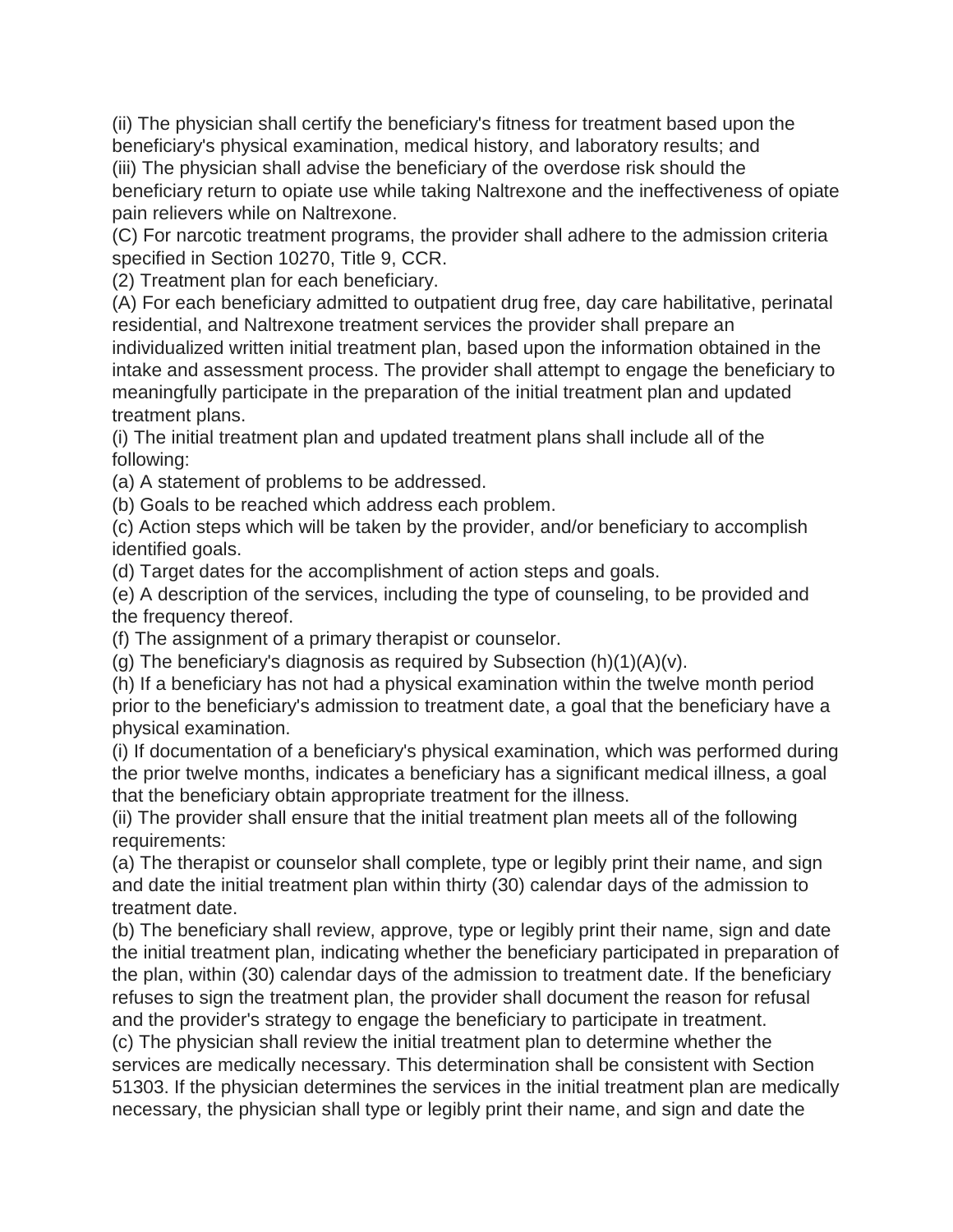treatment plan within fifteen (15) calendar days of signature by the therapist or counselor.

(iii) The provider shall ensure that the treatment plan is reviewed and updated as described below:

(a) The therapist or counselor shall complete, type or legibly print their name, sign and date the updated treatment plan no later than ninety (90) calendar days after signing the initial treatment plan, and no later than every ninety (90) calendar days thereafter, or when a change in problem identification or focus of treatment occurs, whichever comes first.

(b) The beneficiary shall review, approve, type or legibly print their name and, sign and date the updated treatment plan, indicating whether the beneficiary participated in preparation of the plan, within thirty (30) calendar days of signature by the therapist or counselor. If the beneficiary refuses to sign the updated treatment plan, the provider shall document the reason for refusal and the provider's strategy to engage the beneficiary to participate in treatment.

(c) The physician shall review each updated treatment plan to determine whether the services are medically necessary. This determination shall be consistent with section 51303. If the physician determines the services in the updated treatment plan are medically necessary, the physician shall type or legibly print their name and, sign and date the updated treatment plan, within fifteen (15) calendar days of signature by the therapist or counselor. If the physician has not prescribed medication, a psychologist licensed by the State of California Board of Psychology may review for medical necessity, type or legibly print their name and sign and date an updated treatment plan. (B) For narcotic treatment programs, providers shall complete initial and updated treatment plans in accordance with the requirements specified in Section 10305, Title 9, CCR.

(3) Progress notes shall be legible and completed as follows:

(A) For outpatient drug free or Naltrexone treatment services, for each individual and group counseling session, the therapist or counselor who conducted that counseling session shall record a progress note for each beneficiary who participated in the counseling session; and type or legibly print their name, and sign and date the progress note within seven (7) calendar days of the counseling session. Progress notes are individual narrative summaries and shall include all of the following:

(i) The topic of the session.

(ii) A description of the beneficiary's progress on the treatment plan problems, goals, action steps, objectives, and/or referrals.

(iii) Information on the beneficiary's attendance, including the date, start and end times of each individual and group counseling session.

(B) For day care habilitative and perinatal residential treatment services, the therapist or counselor shall record at a minimum one (1) progress note, per calendar week, for each beneficiary participating in structured activities including counseling sessions. The therapist or counselor shall type or legibly print their name, and sign and date progress notes within the following calendar week. Progress notes are individual narrative summaries and shall include all of the following: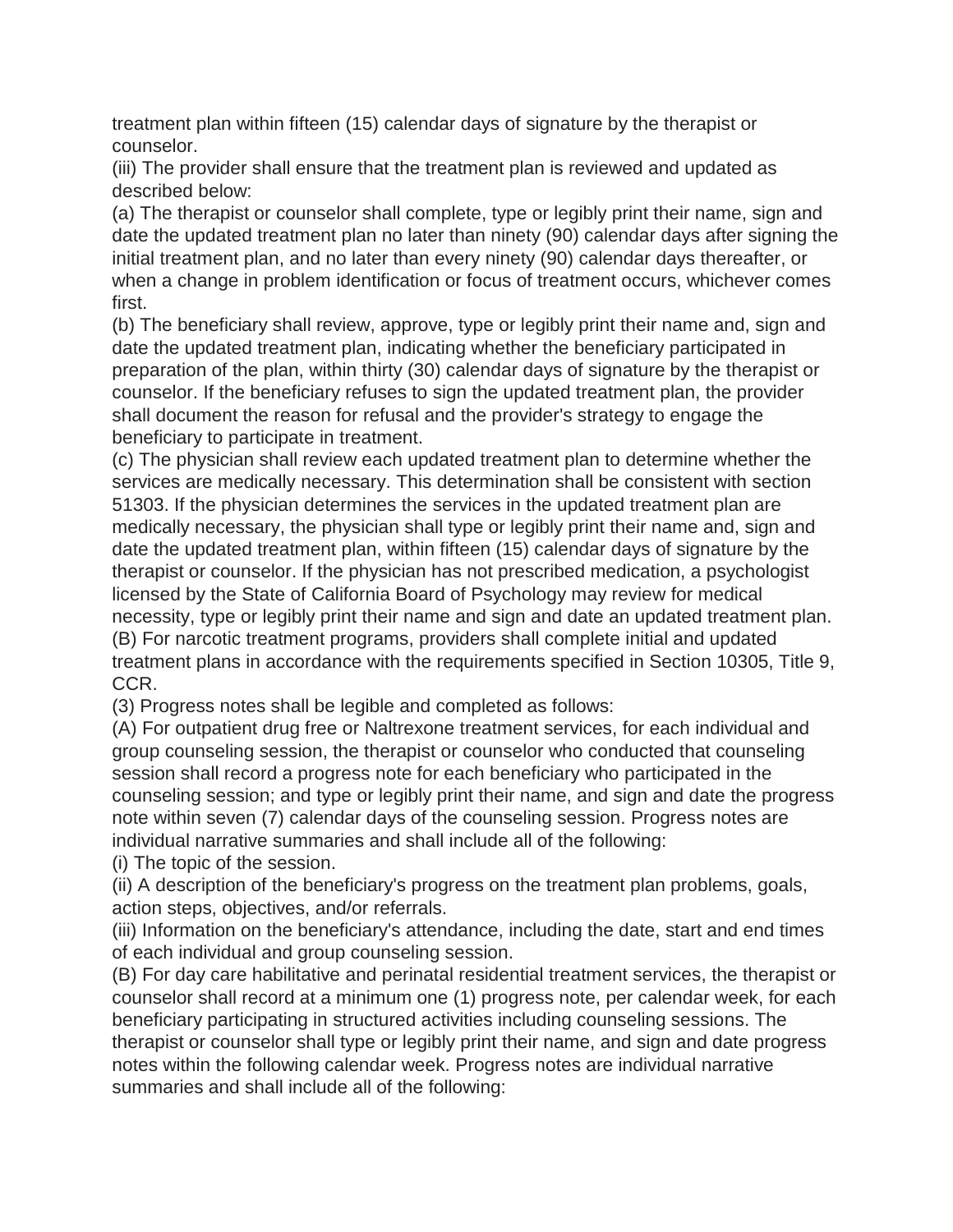(i) A description of the beneficiary's progress on the treatment plan problems, goals, action steps, objectives, and/or referrals.

(ii) A record of the beneficiary's attendance at each counseling session including the date, start and end times and topic of the counseling session.

(C) For narcotic treatment programs, the therapist or counselor shall record progress notes in accordance with the requirements of Section 10345, Title 9, CCR.

(4) Minimum provider and beneficiary contact.

(A) For outpatient drug free, day care habilitative, perinatal residential, or Naltrexone treatment services, a beneficiary shall be provided a minimum of two (2) counseling sessions per thirty (30) day period except when the physician determines that either of the following apply:

(i) Fewer beneficiary contacts are clinically appropriate.

(ii) The beneficiary is progressing toward treatment plan goals.

(B) Narcotic treatment program providers shall provide counseling in accordance with Section 10345, Title 9, CCR. A beneficiary shall receive a minimum of fifty (50) minutes of counseling per calendar month. Waivers of this requirement shall be in accordance with Section 10345, Title 9, CCR.

(5) Continuing services shall be justified as shown below:

(A) For outpatient drug free, day care habilitative, perinatal residential, and Naltrexone treatment services:

(i) For each beneficiary, no sooner than five (5) months and no later than six (6) months after the beneficiary's admission to treatment date or the date of completion of the most recent justification for continuing services, the therapist or counselor shall review the beneficiary's progress and eligibility to continue to receive treatment services, and recommend whether the beneficiary should or should not continue to receive treatment services.

(ii) For each beneficiary, no sooner than five (5) months and no later than six (6) months after the beneficiary's admission to treatment date or the date of completion of the most recent justification for continuing services, the physician shall determine whether continued services are medically necessary, consistent with Section 51303. The determination of medical necessity shall be documented by the physician in the beneficiary's individual patient record and shall include documentation that all of the following have been considered:

(a) The beneficiary's personal, medical and substance use history.

(b) Documentation of the beneficiary's most recent physical examination.

(c) The beneficiary's progress notes and treatment plan goals.

(d) The therapist or counselor's recommendation pursuant to Paragraph (i) above.

(e) The beneficiary's prognosis.

(iii) If the physician determines that continuing treatment services for the beneficiary is not medically necessary, the provider shall discharge the beneficiary from treatment. (B) For narcotic treatment program services, the review to determine continuing need

for services shall be performed in accordance with Section 10410, Title 9, CCR.

(6) Discharge of a beneficiary from treatment may occur on a voluntary or involuntary basis. In addition to the requirements of this subsection, an involuntary discharge is subject to the requirements set forth in Subsection (p).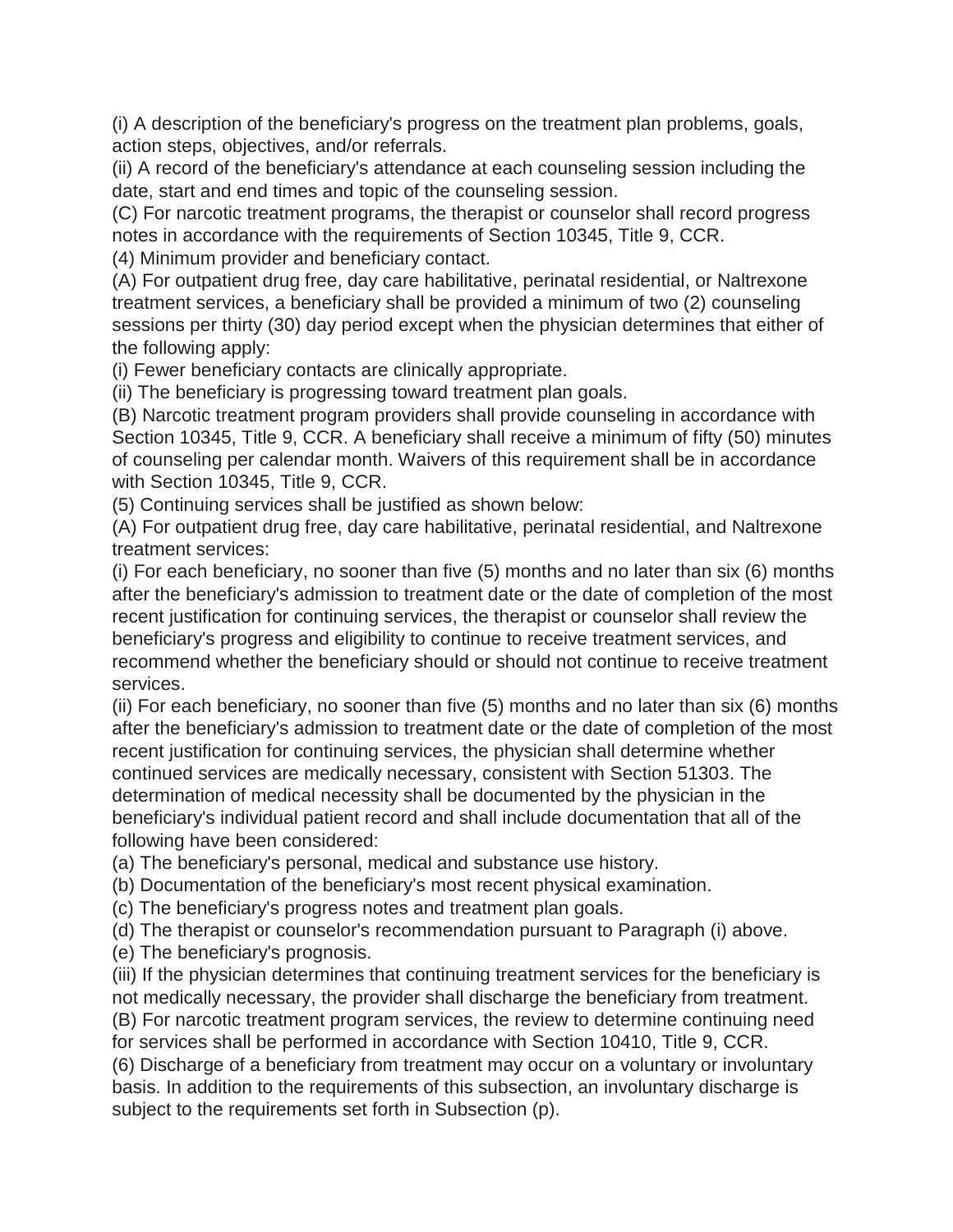(A) A therapist or counselor shall complete a discharge plan for each beneficiary, except for a beneficiary with whom the provider loses contact.

(i) The discharge plan shall include, but not be limited to, all of the following:

(a) A description of each of the beneficiary's relapse triggers and a plan to assist the beneficiary to avoid relapse when confronted with each trigger.

(b) A support plan.

(ii) The discharge plan shall be prepared within thirty (30) calendar days prior to the date of the last face-to-face treatment with the beneficiary.

(iii) During the therapist or counselor's last face-to-face treatment with the beneficiary, the therapist or counselor and the beneficiary shall type or legibly print their names, sign and date the discharge plan. A copy of the discharge plan shall be provided to the beneficiary.

(B) The provider shall complete a discharge summary, for any beneficiary with whom the provider lost contact, in accordance with all of the following requirements:

(i) For outpatient drug free, day care habilitative, perinatal residential, and Naltrexone treatment services, the provider shall complete the discharge summary within thirty (30) calendar days of the date of the provider's last face-to-face treatment contact with the beneficiary. The discharge summary shall include all of the following:

(a) The duration of the beneficiary's treatment as determined by the dates of admission to and discharge from treatment.

(b) The reason for discharge.

(c) A narrative summary of the treatment episode.

(d) The beneficiary's prognosis.

(ii) For narcotic treatment program services, the discharge summary shall meet the requirements of Section 10415, Title 9, CCR.

(7) Except where share of cost, as defined in Section 50090, is applicable, providers shall accept proof of eligibility for Drug Medi-Cal as payment in full for treatment services rendered. Providers shall not charge fees to a beneficiary for access to Drug Medi-Cal substance use disorder services or for admission to a Drug Medi-Cal treatment slot.

(i) For each beneficiary, providers shall maintain all of the documentation in the beneficiary's individual patient record established pursuant to Subsection (g)(1) for a minimum of three (3) years from the date of the last face-to-face contact between the beneficiary and the provider. In addition providers shall maintain documentation that the beneficiary met the requirements for good cause specified in Section 51008.5, where the good cause results from beneficiary-related delays, for a minimum of three (3) years from the date of the last face-to-face contact. If an audit takes place during the three year period, the providers shall maintain records until the audit is completed.

(j) Reimbursement for Drug Medi-Cal Substance Use Disorder Services.

(1) The Department shall not reimburse a provider for services not rendered or received by a beneficiary.

(2) In order to receive and retain reimbursement for services provided to a beneficiary, the provider shall comply with the requirements listed in Subsection (i).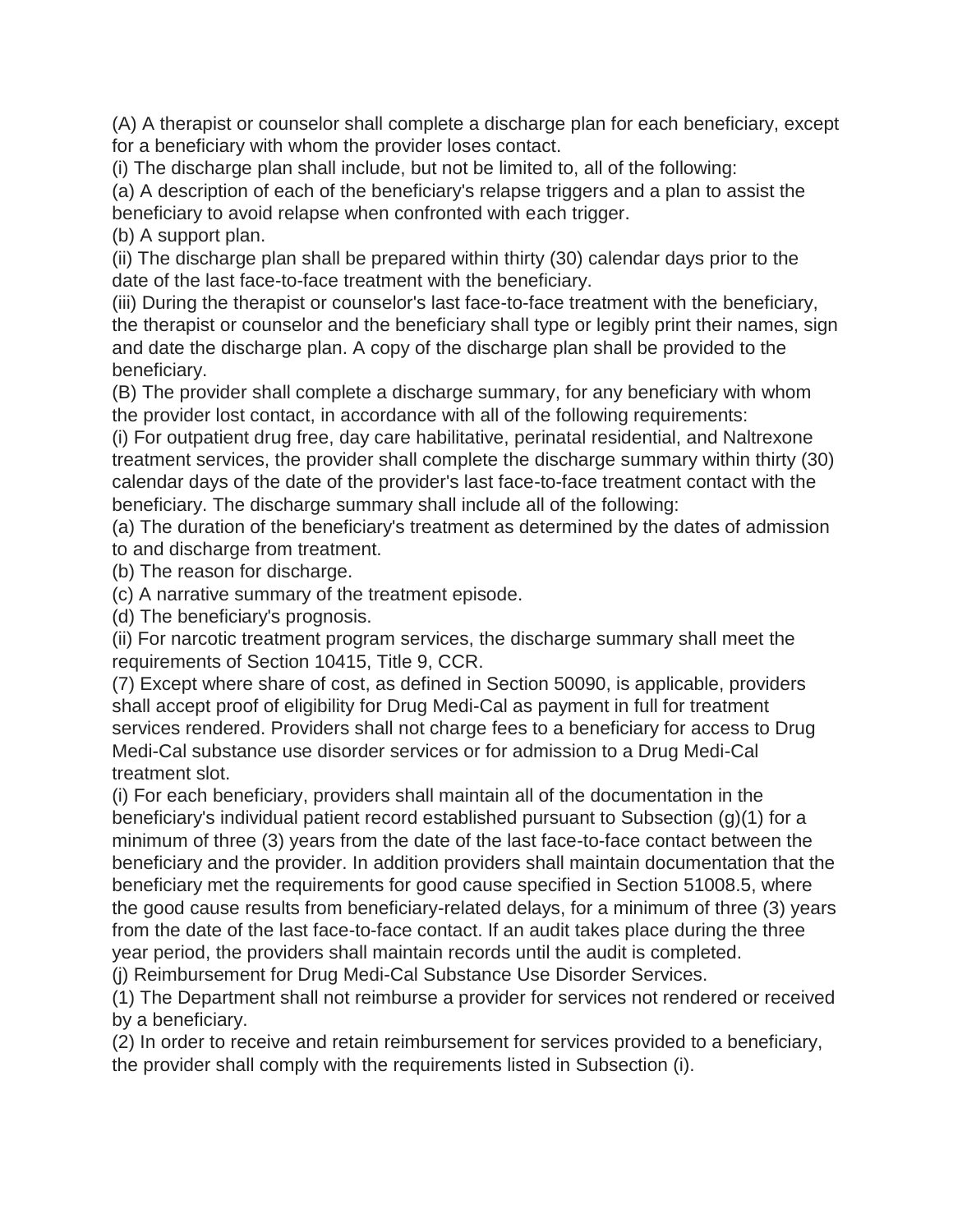(3) When a beneficiary receives services from more than one provider, the Department shall reimburse only one provider for a single unit of service provided at a single certified location on a calendar day.

(4) For outpatient drug free, day care habilitative, and Naltrexone treatment services, the Department may reimburse the provider for an additional unit of service on a calendar day under either of the circumstances listed below. The additional unit of service shall be reimbursed pursuant to Section 51490.1(b) and shall be documented in the individual patient record as a separate unit of service in accordance with Subsection  $(h)(3)$ .

(A) Outpatient drug free and Naltrexone for crisis intervention or collateral services; or (B) Day care habilitative for crisis intervention.

(5) The Department shall reimburse a narcotic treatment program for services based on Section 51516.1. If the beneficiary receives less than a full month of services, the Department shall prorate reimbursement to the daily rate per beneficiary, based on the annual rate per beneficiary and a 365-day year pursuant to Section 14021.51(g) of the Welfare and Institutions Code.

(k) The Department shall conduct a postservice postpayment utilization review of Drug Medi-Cal substance use disorder services. The review shall do all of the following:

(1) Verify that the documentation requirements of Subsection (i) are met.

(2) Verify that each beneficiary meets the admission criteria, including the use of an appropriate Diagnostic and Statistical Manual of Mental Disorders Third Edition-Revised or Fourth Edition, published by the American Psychiatric Association diagnostic code, and medical necessity for services is established pursuant to Subsection (h)(1)(A)(vi). (3) Verify that a treatment plan exists for each beneficiary and that the provider rendered services claimed for reimbursement in accordance with the requirements set

forth in Subsection (h).

(4) Establish the basis for recovery of payments in accordance with Subsection (m).

(*l*) The Department shall base its postservice postpayment utilization review findings and the amount of provider overpayments on a sampling of beneficiary and other provider records. These records shall be provided while Department personnel are on the provider's premises conducting the postservice postpayment utilization review for that site. In determining provider compliance or the amount of provider overpayments, the Department shall not consider records provided after Department personnel have left the provider's premises.

(m) In addition to the provisions of Section 51458.1(a), the Department shall recover overpayments to providers for any of the following reasons:

(1) For all providers who:

(A) Claimed reimbursement for a service not rendered.

(B) Claimed reimbursement for a service at an uncertified location.

(C) Failed to meet the requirements of Subsections (b), (c), (d), (g), (h), and (i).

(D) Used erroneous, incorrect, or fraudulent good cause codes and procedures specified in Sections 51008 and 51008.5.

(E) Used erroneous, incorrect, or fraudulent multiple billing codes and certification processes specified in Section 51490.1(b).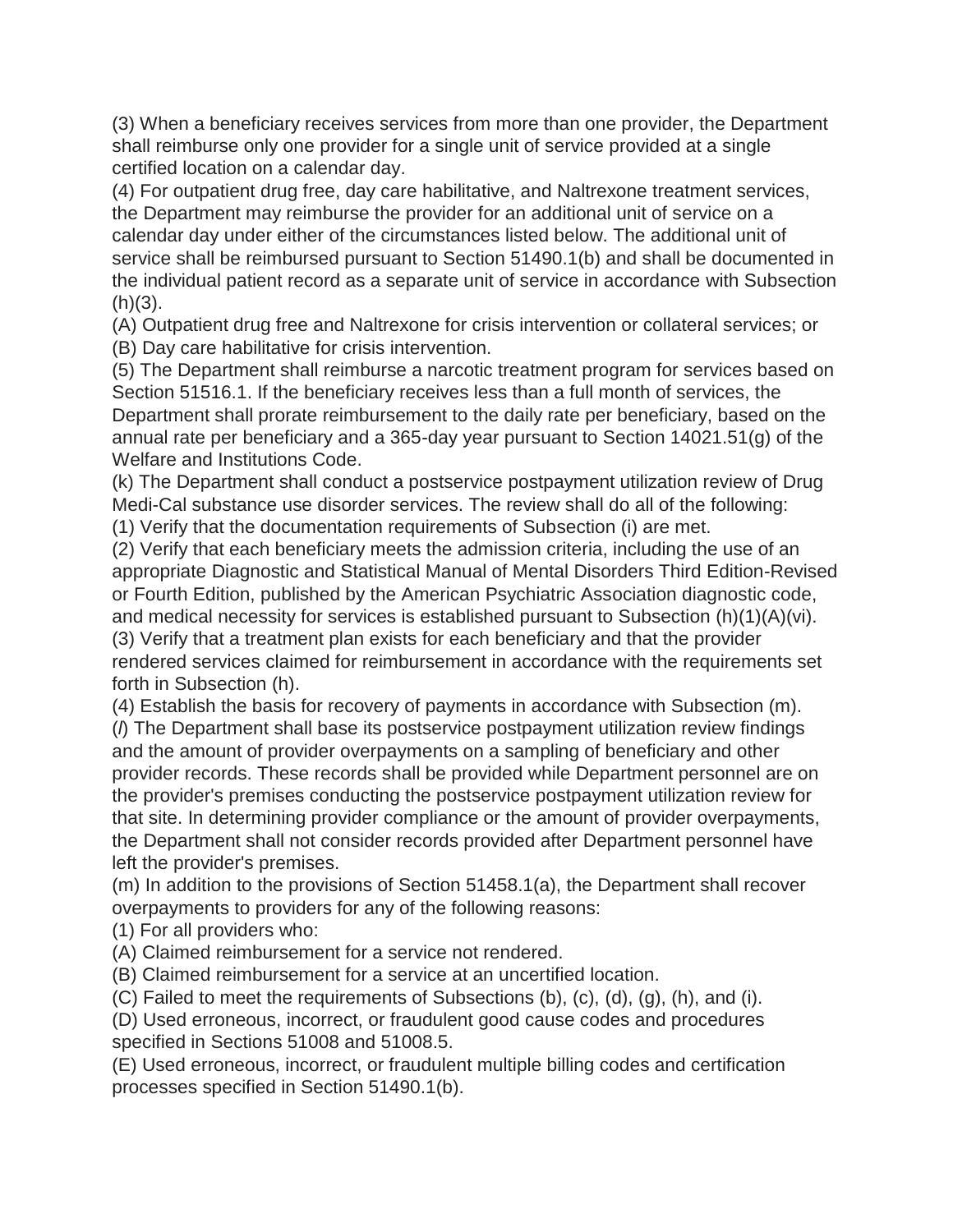(2) For outpatient drug free, day care habilitative, perinatal residential, and Naltrexone treatment services if the provider received reimbursement in excess of the limits set forth in Section 51516.1(a).

(3) For narcotic treatment programs, because the provider failed to meet any of the following:

(A) The admission criteria time frames specified in Section 10270, Title 9, CCR.

(B) The time frames for treatment plan completion and for review specified in Section 10305, Title 9, CCR.

(C) The continuing treatment time frames specified in Section 10410, Title 9, CCR. (4) For all providers who received reimbursement for an ineligible narcotic treatment program individual or group counseling session. For purposes of this subsection, "ineligible narcotic treatment program individual or group counseling session" means any of the following:

(A) The counseling session does not meet the minimum requirements set forth in Section 10345, Title 9, CCR;

(B) The counseling session is not the type specified in the treatment plan required by Section 10305, Title 9, CCR; or

(C) The frequency of counseling exceeds that specified in the treatment plan required by Section 10305, Title 9, CCR.

(5) For all providers who received reimbursement for an ineligible individual counseling session. For purposes of this subsection "ineligible individual counseling session" means an individual counseling session which does not meet the requirements specified in Subsection (b)(12) and, for outpatient drug free treatment services as specified in Subsection (d)(2)(B).

(6) For all providers who received reimbursement for an ineligible group counseling session. For purposes of this subsection, "ineligible group counseling session" means a group counseling session which does not meet the requirements specified in Subsection (b)(11) and, for outpatient drug free treatment services as specified in Subsection (d)(2)(A).

(7) For all providers who received reimbursement for an ineligible day care habilitativeunit of service. For purposes of this subsection, "ineligible day care habilitative unit of service" means a unit of service that was less than three hours of service on the calendar day billed or provided to a non-pregnant, non-postpartum or non-EPSDT eligible beneficiary.

(n) The Department shall utilize the procedures contained in Section 51458.2 to determine the amount of the demand for recovery of payment.

(o) Provider noncompliance with other requirements set forth in this section shall be noted as programmatic deficiencies. The Department shall issue a report to the provider documenting any demand for recovery of payment and/or programmatic deficiencies and the provider shall submit a corrective action plan within sixty (60) calendar days of the date of the report. The plan shall do all of the following:

(1) Address each demand for recovery of payment and/or programmatic deficiency.

(2) Provide a specific description of how the deficiency shall be corrected.

(3) Specify the date of implementation of the corrective action.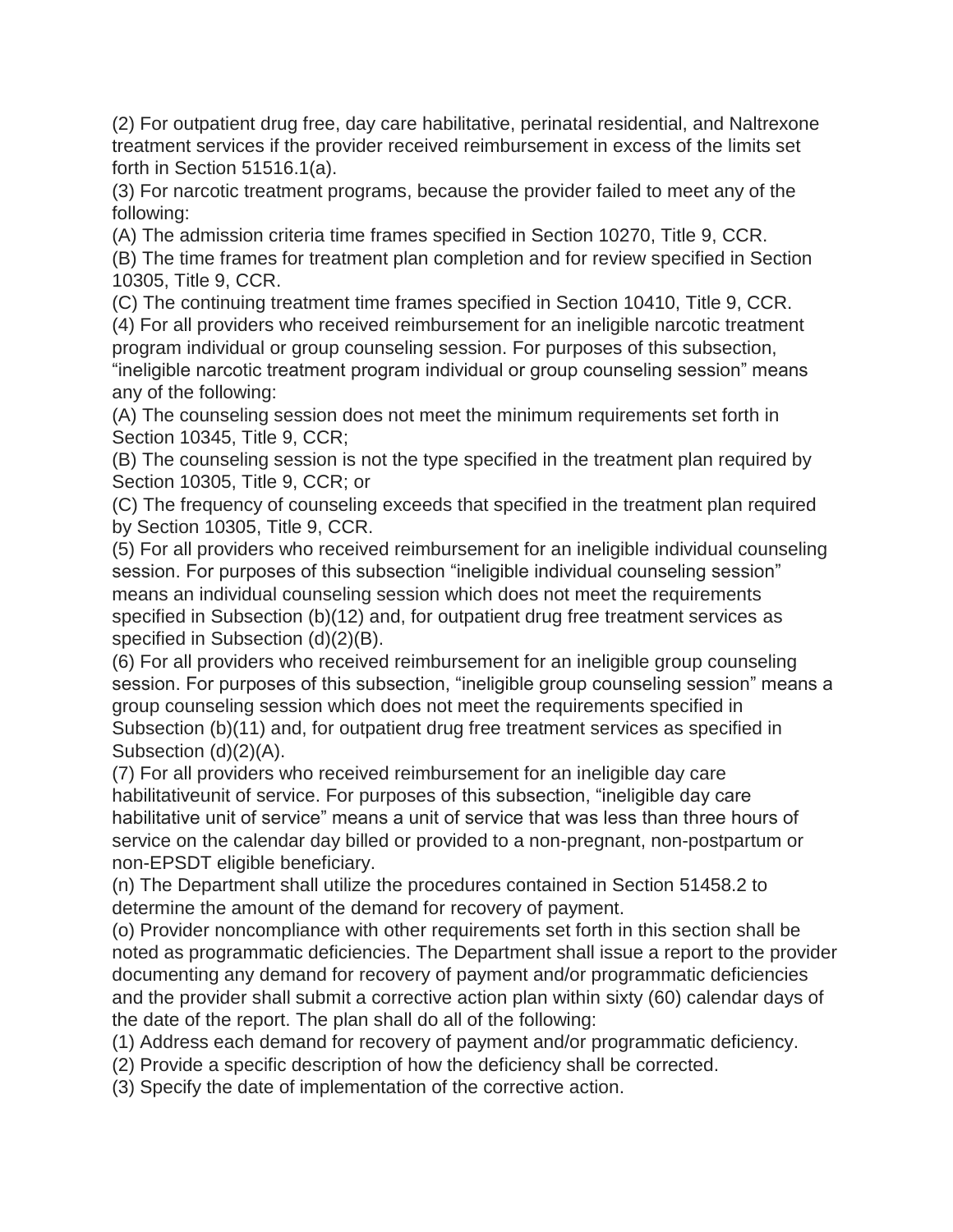(p) Providers shall inform each beneficiary of the right to a fair hearing related to denial, involuntary discharge, or reduction in Drug Medi-Cal substance use disorder services as it relates to their eligibility or benefits, pursuant to Section 50951.

(1) Providers shall advise the beneficiary in writing at least ten (10) calendar days prior to the effective date of the intended action to terminate or reduce services. The written notice shall include all of the following:

(A) A statement of the action the provider intends to take.

(B) The reason for the intended action.

(C) A citation of the specific regulation(s) supporting the intended action.

(D) An explanation of the beneficiary's right to a fair hearing for the purpose of appealing the intended action.

(E) An explanation that the beneficiary may request a fair hearing by submitting a written request to:

DEPARTMENT OF SOCIAL SERVICES

STATE HEARINGS DIVISION

P.O. BOX 944243, MS 9-17-37

SACRAMENTO, CA 94244-2430

1 (800) 952-5253

TDD 1(800) 952-8349

(F) An explanation that the provider shall continue treatment services pending a fair hearing decision only if the beneficiary appeals in writing to the Department of Social Services for a hearing within ten (10) calendar days of the mailing or personal delivery of the notice of intended action.

(2) All fair hearings shall be conducted in accordance with Section 50953.

(q) County and Provider Administrative Appeals

A provider and/or county may appeal Drug Medi-Cal dispositions concerning demands for recovery of payment and/or programmatic deficiencies of specific claims.

(1) Requests for first-level appeals, grievances, and complaints will be managed as follows:

(A) The provider and/or county shall initiate action by submitting a letter to: DIVISION CHIEF

SUBSTANCE USE DISORDERS PREVENTION, TREATMENT, AND RECOVERY SERVICES DIVISION

DEPARTMENT OF HEALTH CARE SERVICES

P.O. BOX 997413, MS-2621

SACRAMENTO, CA 95899-7413

(i) The provider and/or county shall submit the letter on the official stationery of the provider and/or county and it shall be signed by an authorized representative of the provider and/or county.

(ii) The letter shall identify the specific claim(s) involved and describe the disputed (in)action regarding the claim.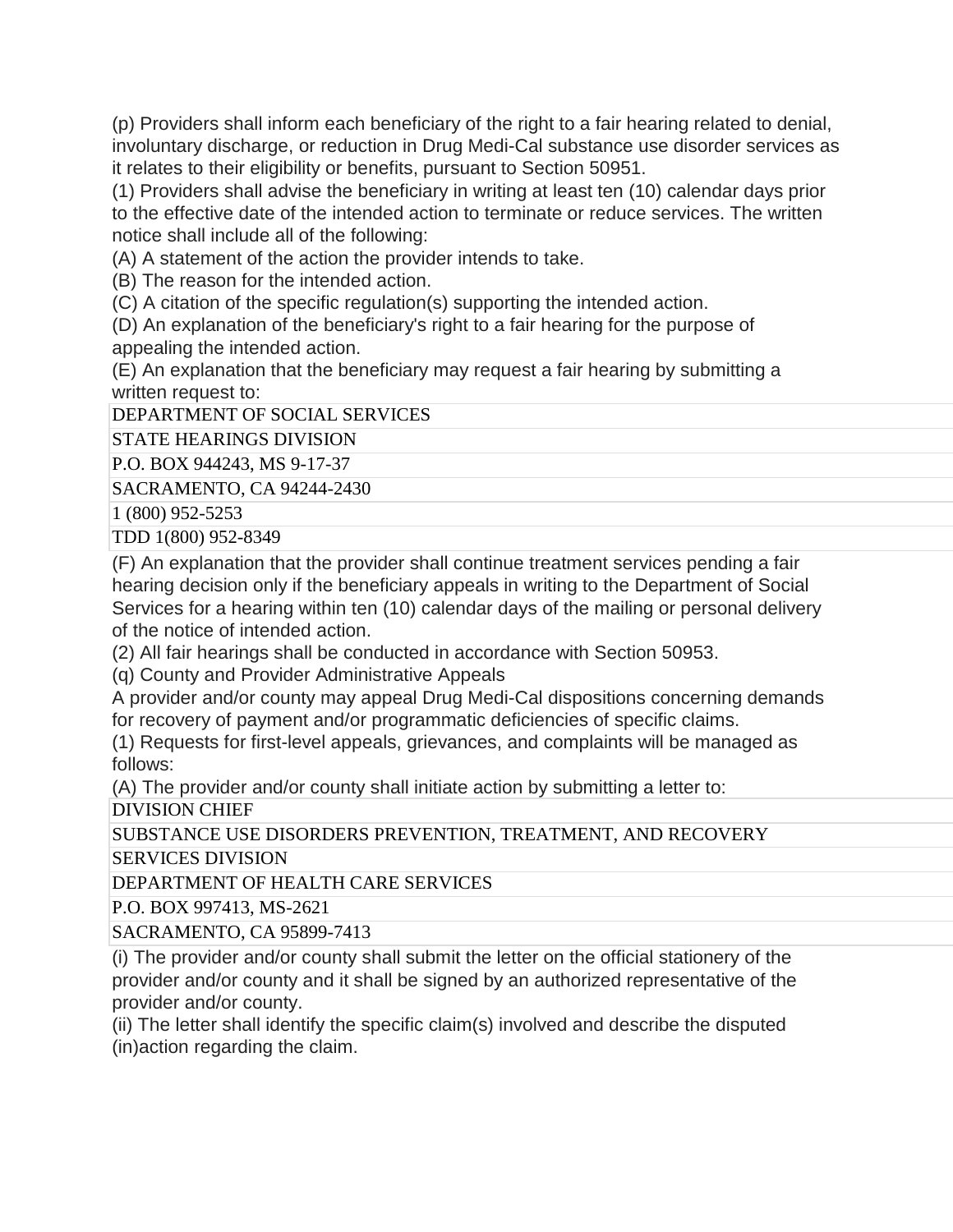$(B)$  The letter shall be submitted to the address listed in Subsection  $(q)(1)(A)$  within ninety (90) calendar days from the date the provider and/or county received written notification of the decision to disallow claims.

(C) The Substance Use Disorders Prevention, Treatment, and Recovery Services Division (SUDPTRSD) shall acknowledge the letter within fifteen (15) calendar days of its receipt.

(D) The SUDPTRSD shall inform the provider and/or county of the SUDPTRSD's decision and the basis for the decision within fifteen (15) calendar days after the SUDPTRSD's acknowledgement notification. The SUDPTRSD shall have the option of extending the decision response time if additional information is required from the provider and/or county. The provider and/or county will be notified if the SUDPTRSD extends the response time limit.

(2) A provider and/or county may initiate a second level appeal, grievance or complaint to the Office of Administrative Hearings and Appeals.

(A) The second level process may be pursued only after complying with first-level procedures and only when:

(i) The SUDPTRSD has failed to acknowledge the grievance or complaint within fifteen (15) calendar days of its receipt, or

(ii) The provider and/or county is dissatisfied with the action taken by the SUDPTRSD where the conclusion is based on the SUDPTRSD's evaluation of the merits. The second-level appeal shall be submitted to the Office of Administrative Hearings and Appeals within thirty (30) calendar days from the date the SUDPTRSD failed to acknowledge the first-level appeal or from the date of the SUDPTRSD's first-level appeal decision.

(B) All second-level appeals made in accordance with this section shall be directed to: OFFICE OF ADMINISTRATIVE HEARINGS AND APPEALS

1029 J STREET, SUITE 200

SACRAMENTO, CA 95814

(C) In referring an appeal, grievance, or complaint to the Office of Administrative Hearings and Appeals, the provider and/or county shall submit all of the following: (i) A copy of the original written grievance or complaint sent to the SUDPTRSD.

(ii) A copy of the SUDPTRSD's report to which the appeal, grievance, or complaint applies.

(iii) If received by the provider and/or county, a copy of the SUDPTRSD's specific finding(s), and conclusion(s) regarding the appeal, grievance, or complaint with which the provider and/or county is dissatisfied.

Note: Authority cited: Section 20, Health and Safety Code; Sections 10725, 14021, 14021.3, 14021.5, 14021.6, 14021.30, 14021.51, 14043.75, 14124.1, 14124.24, 14124.26 and 14124.5, Welfare and Institutions Code; Statutes of 2011, Chapter 32, and Statutes of 2012, Chapter 36. Reference: Sections 14021, 14021.3, 14021.5, 14021.6, 14021.33, 14021.51, 14043.7, 14053, 14107, 14124.1, 14124.2, 14124.20, 14124.21, 14124.24, 14124.25, 14124.26, 14131, 14132.21, 14132.905, 14133 and 14133.1, Welfare and Institutions Code; Sections 436.122, 456.21, 456.22 and 456.23, Title 42, Code of Federal Regulations; Statutes of 1996, Chapter 162, Items 4200-101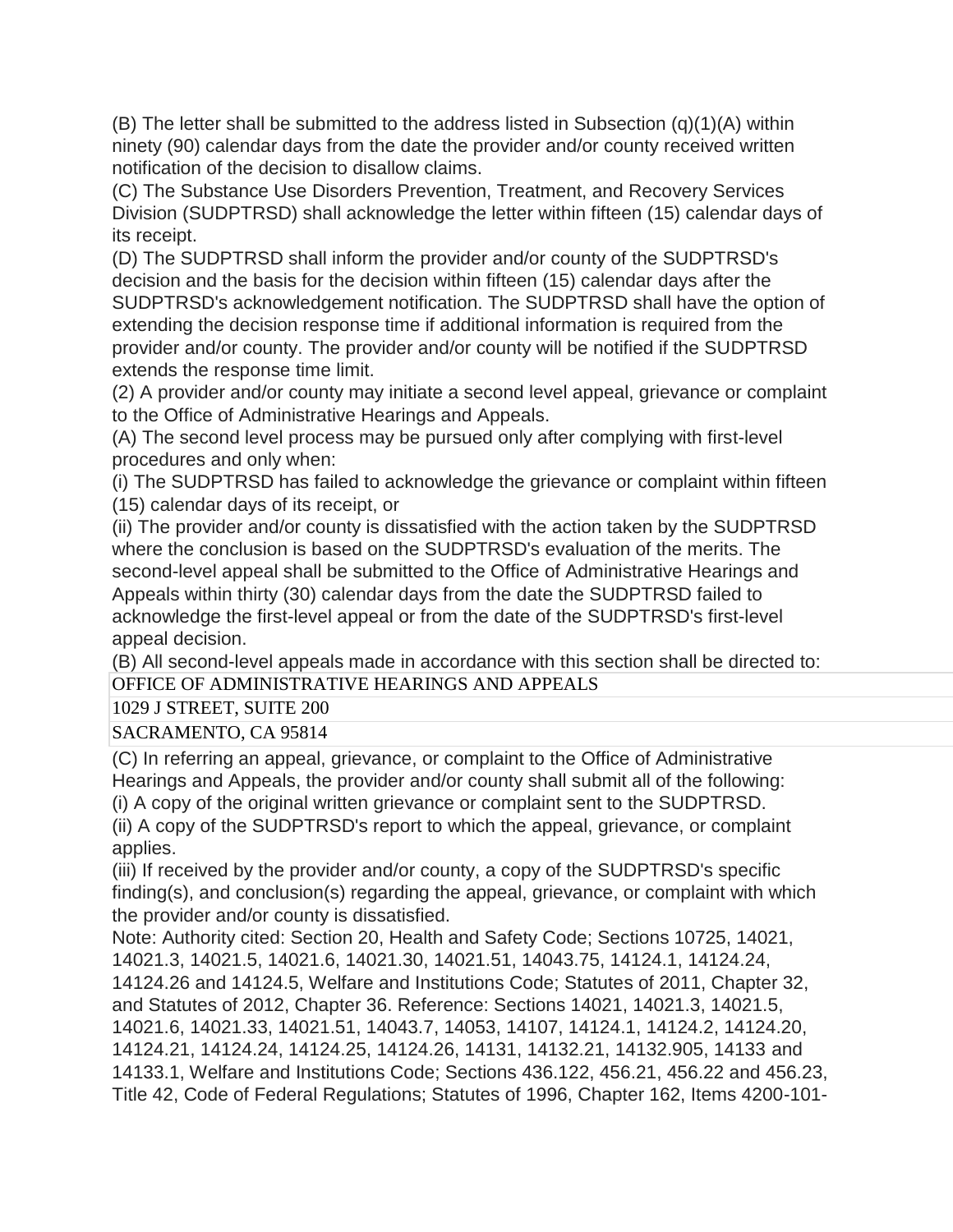0001 and 4200-102-0001; and Statutes of 2011, Chapter 32, and Statutes of 2012, Chapter 36.

## **HISTORY**

1. New section filed 12-14-95 as an emergency; operative 12-14-95 (Register 95, No. 50). A Certificate of Compliance must be transmitted to OAL by 4-12-96 or emergency language will be repealed by operation of law on the following day.

2. Repealed by operation of Government Code section 11346.1 (Register 96, No. 16).

3. New section filed 4-16-96 as an emergency; operative 4-16-96 (Register 96, No. 16).

A Certificate of Compliance must be transmitted to OAL by 8-14-96 or emergency language will be repealed by operation of law on the following day.

4. Certificate of Compliance as to 4-16-96 order transmitted to OAL 8-13-96 and filed 9- 25-96 (Register 96, No. 39).

5. Amendment of section and Note filed 5-12-97 as an emergency; operative 5-12-97 (Register 97, No. 20). A Certificate of Compliance must be transmitted to OAL by 9-9-97 or emergency language will be repealed by operation of law on the following day.

6. Amendment of section heading, section and Note filed 6-30-97 as an emergency; operative 7-1-97 (Register 97, No. 27). A Certificate of Compliance must be transmitted to OAL by 10-29-97 or emergency language will be repealed by operation of law on the following day.

7. Certificate of Compliance as to 5-12-97 order transmitted to OAL 8-13-97 and filed 9- 23-97 (Register 97, No. 39).

8. Amendment of section heading, section and Note refiled 10-6-97 as an emergency; operative 10-29-97 (Register 97, No. 41). A Certificate of Compliance must be transmitted to OAL by 2-26-98 or emergency language will be repealed by operation of law on the following day.

9. Amendment of section heading, section and Note refiled 1-14-98 as an emergency; operative 2-26-98 (Register 98, No. 3). A Certificate of Compliance must be transmitted to OAL by 6-26-98 or emergency language will be repealed by operation of law on the following day.

10. Certificate of Compliance as to 1-14-98 order, including further amendment of section heading, section and Note, transmitted to OAL 6-11-98 and filed 6-29-98 (Register 98, No. 27).

11. Change without regulatory effect amending subsection (p)(1)(E) filed 5-17-2006 pursuant to section 100, title 1, California Code of Regulations (Register 2006, No. 20). 12. Change without regulatory effect amending section heading, section and Note filed 12-16-2013 pursuant to section 100, title 1, California Code of Regulations (Register 2013, No. 51).

13. Amendment of section and Note filed 6-25-2014 as an emergency; operative 6-25- 2014 (Register 2014, No. 26). A Certificate of Compliance must be transmitted to OAL by 12-22-2014 or emergency language will be repealed by operation of law on the following day.

14. Amendment of section and Note refiled 12-17-2014 as an emergency pursuant to Welfare and Institutions Code section 14124.26(c)(2); operative 12-22-2014 (Register 2014, No. 51). A Certificate of Compliance must be transmitted to OAL by 6-22-2015